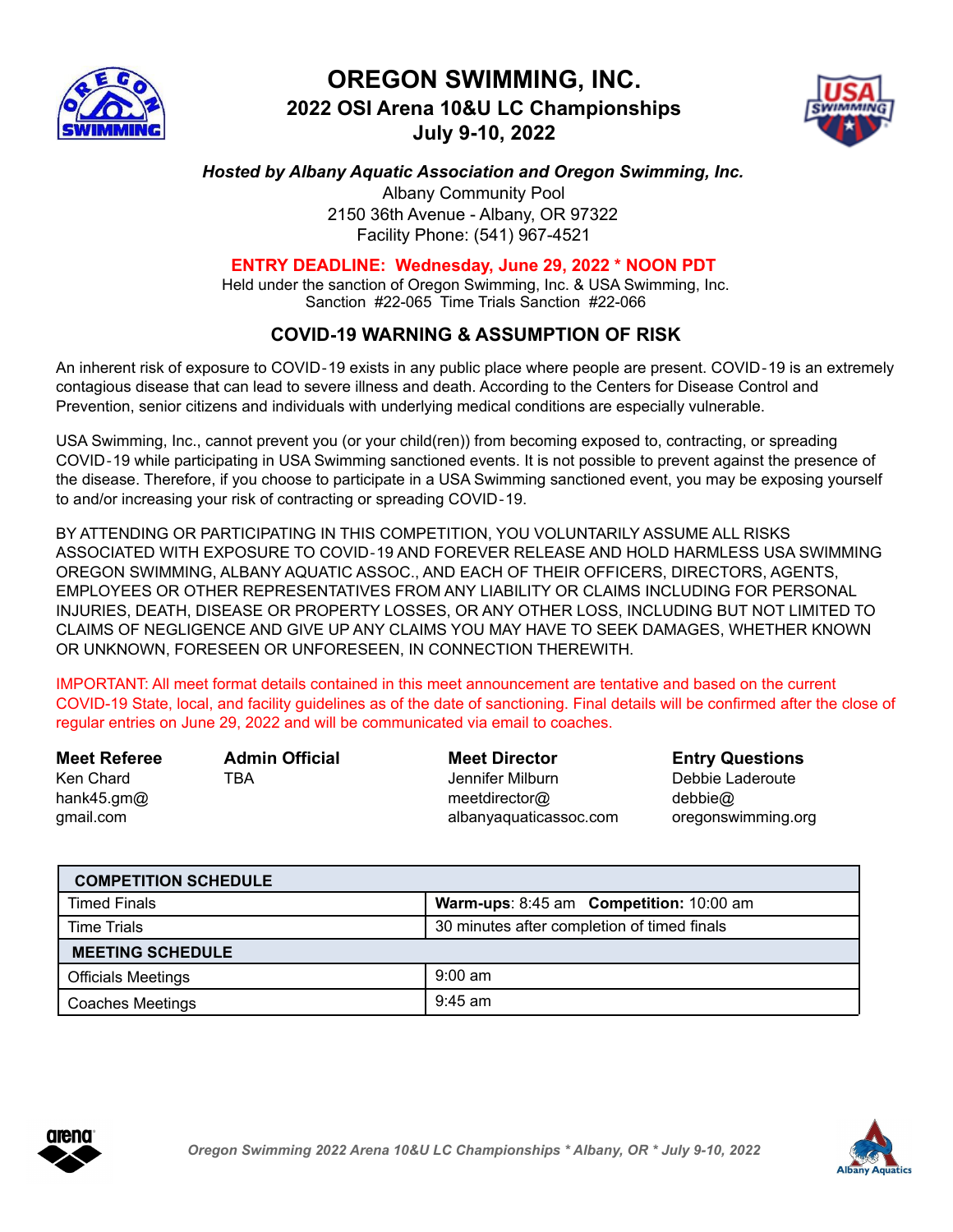## **Facility**

Indoor 3 ½ - 12 foot depth with blocks at the deep end, six 7-foot lanes, 50 meter pool with non-turbulent lane lines. Daktronics electronic timing system with strobe/horn start and scoreboard. Parking lot adjacent to the facility. Contact meet director for camping information. A concession stand operated by the Albany Aquatic Association will be available. Facility is accessible to athletes with disabilities. The competition course has not been certified in accordance with 104.2.2C(4). Deck capacity limit is 450. *Live streaming may be provided; details to follow the close of regular entries.*

## **Deck Access**

All coaches, officials, and any other person required by sanction to be members of USA Swimming shall visibly display their membership credentials at all times. All certifications, including concussion training, must be valid. Coaches must show current credentials to the Meet Director or designated volunteer upon arrival to the meet. Only athletes, credentialed coaches, officials, authorized volunteers, and facility employees are allowed on the pool deck and behind the blocks.

## **Restrictions**

- The venue is described as the school property and includes the parking lot, pool areas, decks, locker rooms, athlete rest areas, and spectator areas.There is no body shaving allowed in the swimming venue. Alcoholic beverages, tobacco products of any kind, and glass containers are not allowed in the swimming venue
- Use of audio or visual recording devices including cell phones is not permitted in changing areas, restrooms, and locker rooms. Photography is not allowed behind the starting blocks. Flash photography is not allowed except by express permission of the Meet Referee. Use of video recording devices in the competition pool is prohibited
- Operation of a drone, or any other flying apparatus, is prohibited over the pool and surrounding venue areas any time coaches, officials and/or spectators are present.
- Deck changes are prohibited
- All club or individual members entering OSI Championship meets must be in good standing with no outstanding money owed to Oregon Swimming. All payments must be made prior to the meet entry deadline. Any club or member who is not in good standing may be denied entry into the meet..
- Any athlete entered in the meet must be certified by a USA Swimming member coach as being proficient in performing racing starts or must start each race from within the water.
- Unaccompanied athletes must be assigned a certified coach.

## **Eligibility**

- Athletes must be currently registered with USA Swimming/Oregon Swimming. No on deck registration.
- Age on the first day of competition applies to the entire meet.
- Qualifying times must have been achieved from July 1, 2021 through the entry deadline for this meet.
- Individual event competitors must have achieved at least **ONE Oregon A qualifying time**.

## **Meet Format**

- Timed finals meet.
- All events are pre-seeded.
- At the discretion of the Meet Referee, the number of competition lanes may be adjusted and breaks may be added.

## **Entry Information**

#### **Limits:**

- Athletes may enter a total of six individual events and two relays; not to exceed five individual events per session.
- Bonus entries will be allowed for athletes who have achieved at least one Oregon A qualifying time in an individual event.
	- Athletes with one A time will be allowed two bonus entries.
- Athletes with two or more A times, will be allowed three bonus entries up to the entry limits for the meet. **Deadlines:**
- Entries must be received by noon on WEDNESDAY, JUNE 29, 2022. Late entries will not be accepted.
- NEW QUALIFYING TIMES achieved by July 3, 2022, and associated bonus entries, will be accepted until noon on Monday July 4, 2022.



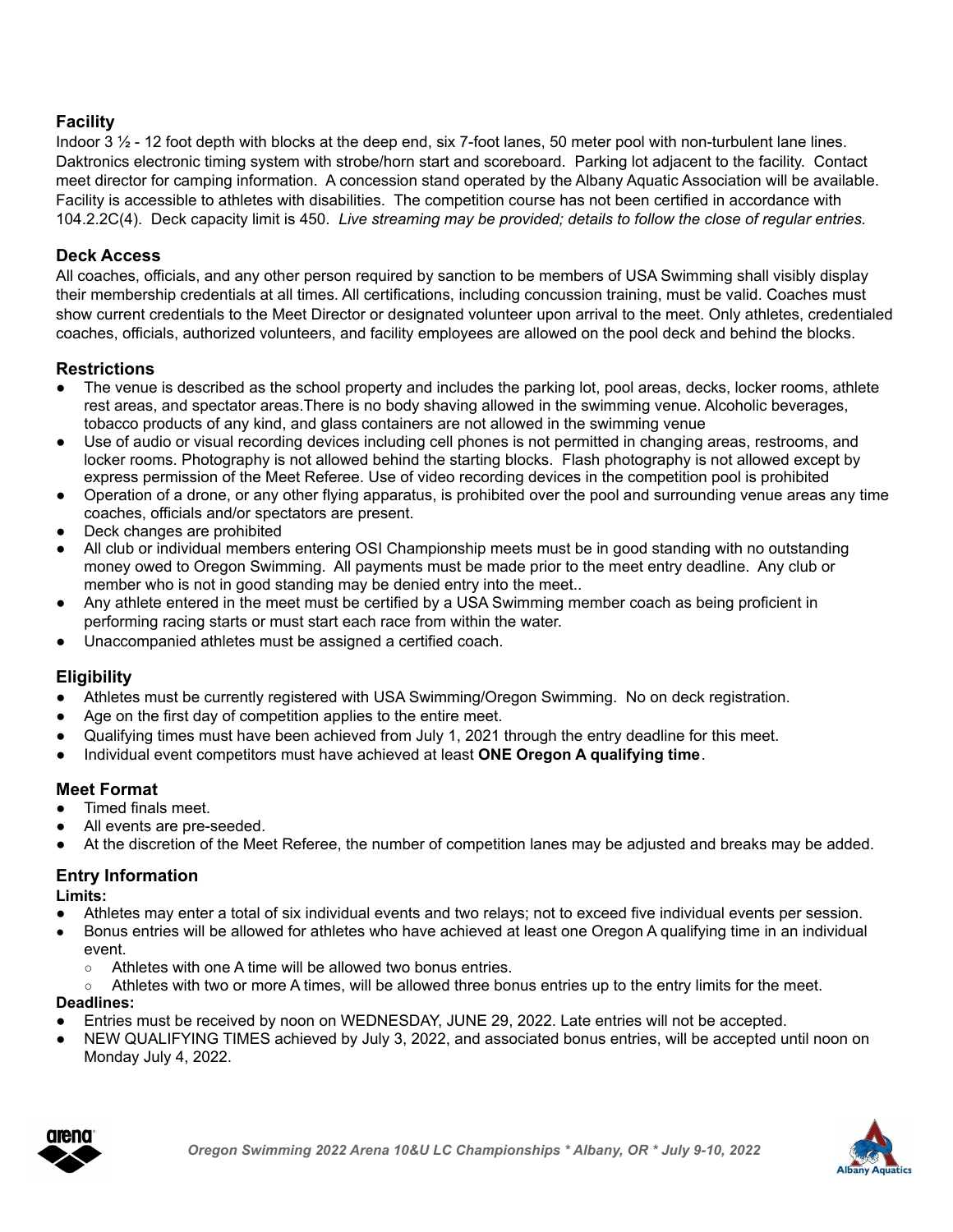#### **Process:**

- Team Manager event file will be available on the Oregon Swimming website by June 8, 2022.
- Team Manager entry files and a pdf report of entries must be submitted via email to [LC10UEntries@oregonswimming.org](mailto:LC10UEntries@oregonswimming.org) by the entry deadlines. OSI will confirm entries via email.
- Entry times may be submitted in LCM, SCM, or SCY. Converted times are not accepted.
- Entry fees are charged directly to the club's OSI account. No payments will be accepted at the pool.
- Questions regarding entries may be emailed to [debbie@oregonswimming.org](mailto:office@oregonswimming.org)
- Athletes with disabilities are encouraged to enter the meet. Accommodation requests should be directed to the Meet Referee.

#### **Relays:**

- *Relay-only* athletes must be entered in the meet and must pay all applicable fees..
- 8 & U Relay entries must include a minimum of one team member who has an A qualifying time.
- Coaches will be provided with relay reports to check in and make changes to relay names/order.
- All relay reports must be returned to Admin no later than 9:15 am each day, changes or not.

#### **Fees**

\$15.00 surcharge per athlete \$4.00 per individual event entry fee \$3.00 electronic heat sheet fee per athlete \$10.00 per relay entry fee

## **Time Trials**

Sanction #: 22-066 Referee: TBA

- Fee per entry: \$5
- Time trials will be conducted 30 minutes after the conclusion of each timed final session.
- Athletes are limited to two time trial entries each day.
- Athletes may not exceed a total of six individual events, including time trial entries, per day.
- Athletes in time trials must provide their own timers.

#### **Awards**

Individual: 1st thru 6th medals, 7th-12th ribbons Relay: 1st thru 3rd medals; 4th thru 6th ribbons

#### **Meet Results**

At the conclusion of the meet, a Team Manager results file and results in pdf form will be posted on the OSI website [www.oregonswimming.org](http://www.oregonswimming.org) on the Competition - Meets & Results page.

#### **Timers**

Clubs will be assigned timing responsibilities.

## **Officials**

We always appreciate the help of certified officials. If you are attending this meet, please complete the [Application](https://forms.gle/wHRyho3K2F3jLjjL8) to [Officiate](https://forms.gle/wHRyho3K2F3jLjjL8) which will notify the Meet Referee of your commitment. Questions can be directed to Judi Creech, Oregon Officials Chair, at [jjjjcreech@comcast.net](mailto:jjjjcreech@comcast.net).

## **Hospitality**

Provided by Albany Aquatic Association to coaches and officials.



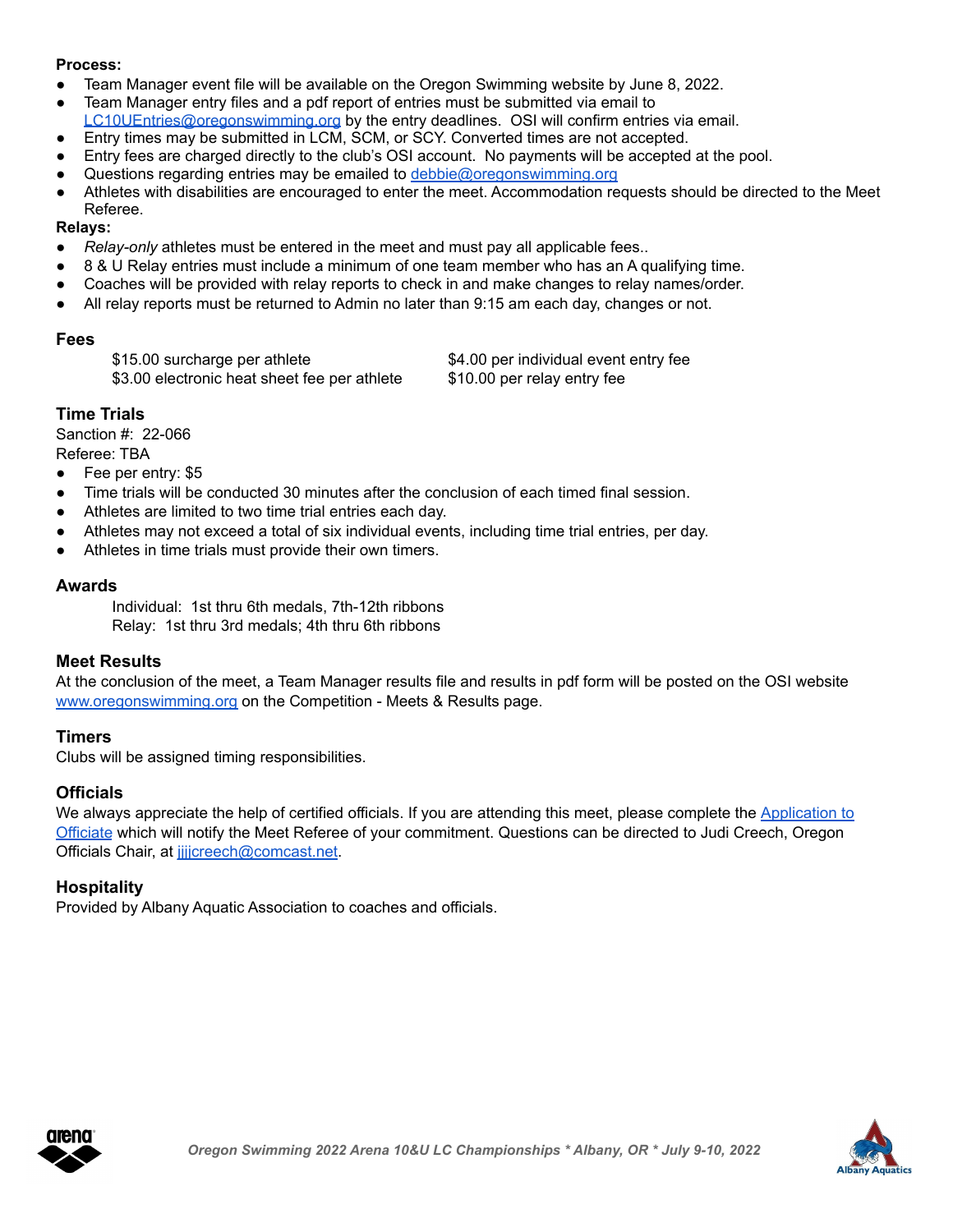## *ORDER OF EVENTS*

## **Saturday, July 9, 2022**

| <b>GIRLS</b>   |            |            |            |              |     | <b>BOYS</b>         |            |            |            |              |  |
|----------------|------------|------------|------------|--------------|-----|---------------------|------------|------------|------------|--------------|--|
| EV             | <b>LCM</b> | <b>SCM</b> | <b>SCY</b> | <b>EVENT</b> |     |                     | <b>LCM</b> | <b>SCM</b> | <b>SCY</b> | EV           |  |
| 1              | 3:06.59    | 2:53.09    | 2:37.49    | 10&U         | 200 | <b>Medley Relay</b> | 3:08.59    | 3:01.29    | 2:44.99    | $\mathbf{2}$ |  |
| 3              | 1:46.69    | 1:40.09    | 1:30.99    | 8&U          | 100 | <b>Free</b>         | 1:41.49    | 1:42.09    | 1:32.89    | 4            |  |
| 5              | 3:53.99    | 3:40.29    | 3:20.49    | 9            | 200 | IM                  | 3:53.99    | 3:43.19    | 3:21.99    | 6            |  |
| $\overline{7}$ | 3:23.19    | 3:16.59    | 2:58.69    | 10           | 200 | IM                  | 3:22.19    | 3:20.39    | 3:02.09    | 8            |  |
| 9              | 58.39      | 58.39      | 53.19      | 8&U          | 50  | <b>Fly</b>          | 1:01.29    | 1:04.29    | 58.59      | 10           |  |
| 11             | 50.59      | 47.49      | 43.19      | 9            | 50  | <b>Fly</b>          | 53.29      | 48.99      | 44.59      | 12           |  |
| 13             | 42.59      | 41.09      | 37.39      | 10           | 50  | <b>Fly</b>          | 43.69      | 42.89      | 38.99      | 14           |  |
| 15             | 1:01.29    | 58.99      | 53.69      | 8&U          | 50  | <b>Breast</b>       | 1:01.99    | 1:04.49    | 58.69      | 16           |  |
| 17             | 2:01.09    | 1:56.39    | 1:45.89    | 9            | 100 | <b>Breast</b>       | 2:05.29    | 1:58.79    | 1:47.99    | 18           |  |
| 19             | 1:49.29    | 1:42.99    | 1:33.79    | 10           | 100 | <b>Breast</b>       | 1:48.69    | 1:47.39    | 1:37.59    | 20           |  |
| 21             | 1:47.79    | 1:41.09    | 1:32.79    | 9            | 100 | <b>Back</b>         | 1:49.89    | 1:46.19    | 1:36.69    | 22           |  |
| 23             | 1:34.59    | 1:32.09    | 1:23.79    | 10           | 100 | <b>Back</b>         | 1:35.79    | 1:34.09    | 1:25.59    | 24           |  |
| 25             | 2:42.99    | 2:41.99    | 2:20.29    | 10&U         | 200 | <b>Free Relay</b>   | 2:42.99    | 2:41.99    | 2:25.19    | 26           |  |